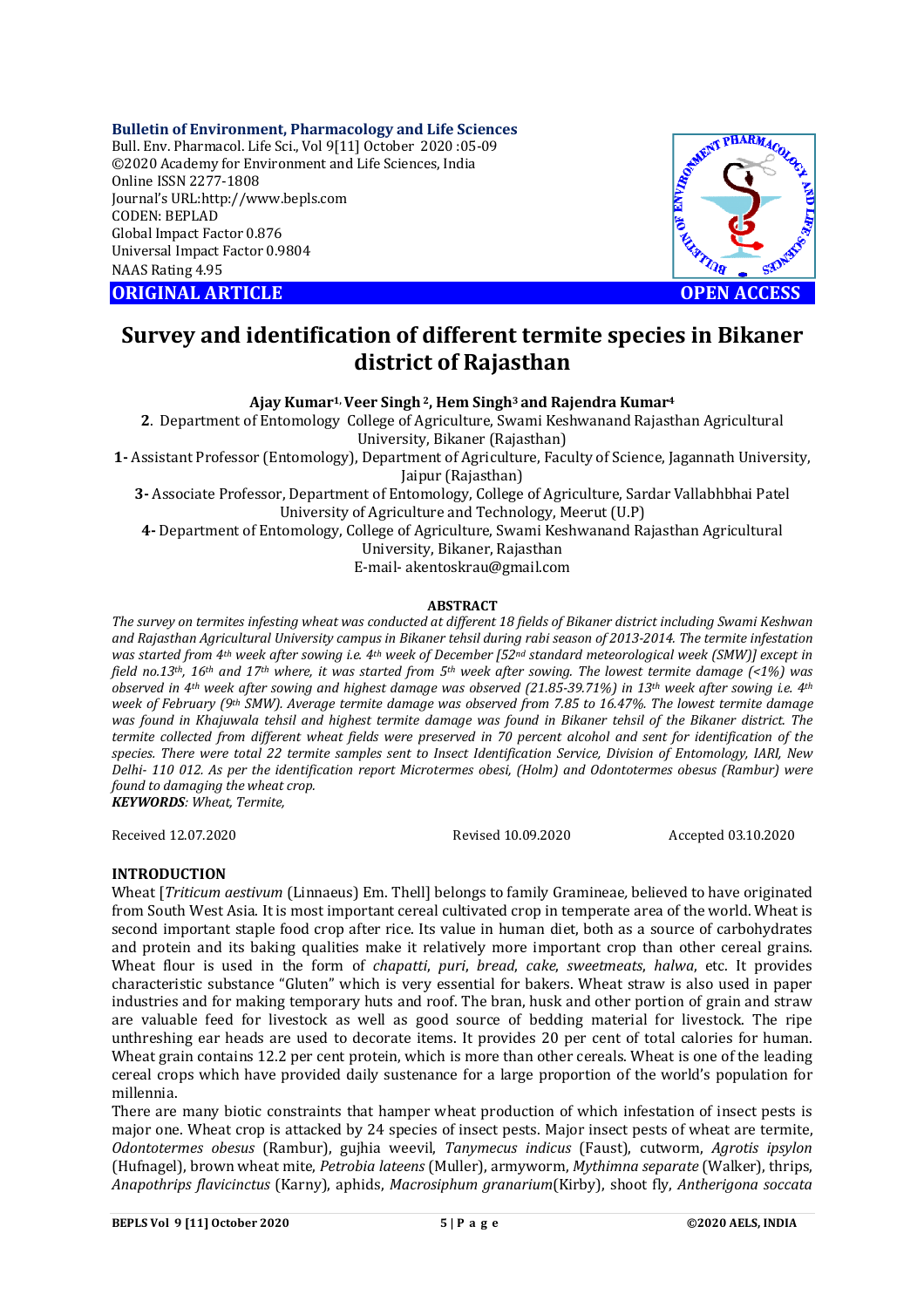(Rondani), stem borer, *Sesamia inferens* (Walker), surface grasshopper, *Atractomorpha crenulata* (Fabrikins), desert locust, *Schistocerca gregaria*(Forkall), stink bug, *Aelia eostrata* (Boheman), cereal leaf beetle, *Oulema melanopa*(Linnaeus), hessian fly, *Mayetiola destructor* (Say)*,* wheat stem maggot, *Meromyze americana* (Fitch), sawfly, *Cephus cinctus* (Nort), white grub, *Holotrichia consanguinea*  (Blanch), wireworm, *Agroites mancus* (Say), cricket, *Gryllodes sigillatus*, (Linnaeus) and stalk borer, *Chilo auricilius* (Dudgeon). It is calculated the loss due to termite up to 230 million rupees for all the agricultural crops [6].

Out of these pests, termite ranks first as a pest of wheat not only in India but South Asia too as per the pest ranking system developed by Natural Resource Institute, UK [4]. *Tanymecus indicus* and *Microtermes obesi* were the main insect pest of wheat, damaging 14 and 20 per cent of the plants, respectively in Uttar Pradesh [5]. *Microtermes obesi* caused a significant reduction of 1.67 per cent in grain yield. About 16 species of termite were found to damage the wheat crop in India, of these two species, *Odontotermes obesus* (Rambur) and *Microtermes obesi* (Holm) are found dominant, which caused 80 per cent loss in south Asia [2].

# **MATERIALS AND METHODS**

The survey on termites infesting wheat was conducted at different 18 fields of Bikaner district including Swami Keshwanand Rajasthan Agricultural University campus in Bikaner tehsil during *rabi* season of 2013-2014. For recording observations, 10 spots were selected randomly from each field. The observations on termites were recorded by counting total and infested plants from  $1 \text{ m}^2$  area of each spot at weekly interval. The termite species were collected from different wheat fields and brought to the laboratory. The collected termites were preserved in 70 per cent alcohol and sent for identification of the species to the Insect Identification Service, Division of Entomology, IARI, New Delhi- 110 012.

## **RESULTS AND DISCUSSION**

# **Survey and identification of different termite species in Bikaner district of Rajasthan. Survey**

The survey on termite infesting wheat fields was carried out during *rabi* season 2013-14 at different 18 wheat fields located in different tehsils of Bikaner district including SKRAU campus in Bikaner tehsil. Three wheat fields were selected in each tehsil. The location wise periodical data on termite infestation in wheat are presented in Table 1 and graphically depicted in Figure 1.

The data presented in Table 1 and Figure 1 showed that the termite infestation was recorded from the  $4<sup>th</sup>$ week after sowing to 13th week after sowing in all the fields except in 13th, 16th and 17th field in which the infestation started from the 5th week after sowing and continued throughout the study period. The termite damage plant (<1%) was first time noted after 4th week after sowing *i.e.* 4th week of December [52nd standard meteorological week (SMW)] in fields 1st to 12th, 14th, 15th and 18th whereas, the same damage was found in fields 13th, 16th and 17th during 5th week after sowing *i.e.* 1st week of January (1st SMW). The plant damage (%) was 0.57 to 4.63 per cent during 1st week of January in all the 18 fields with the highest damage (4.63%) in field no. 3. The damage increased in all the evaluated fields in subsequent weeks. After 6th week after sowing *i.e.* 2nd week of January (2nd SMW) plant damage ranged from 2.68 to 8.39 per cent in field no. 17th and 3rd respectively. After 7th week after sowing (3rd week of January *i.e*. 3rd SMW), the lowest (4.05%) damage was observed in field no. 16. The damage was in between 4.14 to 10 per cent observed in the remaining fields except field no.15<sup>th</sup>, 2<sup>nd</sup> and 3<sup>rd</sup> in which it was 10.02, 10.25 and 12.90 per cent respectively. The damage varied from 5.95 to 9.55 per cent in field no. 1st, 4th, 6th, 7th, 10th to 13<sup>th</sup> and 16<sup>th</sup> to 18<sup>th</sup>, whereas, it ranged from 10.42 to 16.19 per cent in field no. 2<sup>nd</sup>, 3<sup>rd</sup>, 5<sup>th</sup>,8<sup>th</sup>,9<sup>th</sup>,14<sup>th</sup> and 15th after 8th week after sowing (4th week of January *i.e.* 4th SMW). After 9th week after sowing, the damage varied from 8.96 to 15.55 per cent in the all fields except field no.  $3<sup>rd</sup>$ , in which damage was 18.55 per cent. After 10th week after sowing, the lowest (11.16%) and highest (22.51%) damage was recorded in field no. 18th and 3rd, respectively. Termite damage was recorded 13.85 (field no. 16th) to 26.66 per cent (field no. 3rd) after 11th week after sowing (2nd week of February *i.e.* 7th SMW). After 12th week after sowing damage was in between 16.51 to 19.09 per cent observed in field no. 6<sup>th</sup>, 11<sup>th</sup>, 13<sup>th</sup>, 16<sup>th</sup> and 17<sup>th</sup>. The termite damage was 20.21 to 22.60 per cent in field no. 1st, 4th, 7th, 9th, 10th, 12th and 18th, while 27.14 to 28.55 per cent was observed in field no. 2<sup>nd</sup>, 5<sup>th</sup>, 8<sup>th</sup>, 14<sup>th</sup> and 15<sup>th</sup> and highest damage was recorded in field no. 3rd (31.28%). Termite damage plant was noted 21.85 (field no. 16) to 39.71 per cent (field no. 3) after 13th week after sowing (4th week of February *i.e.* 9th SMW). The average plant damage ranged from 7.85 to 16.47 per cent in different wheat fields. The peak infestation was observed during  $9<sup>th</sup>$  standard week (end of February) in all the fields while, the lowest infestation was recorded during the end of December (52<sup>nd</sup> SMW) in all the fields. The overall infestation was highest in field no. 3<sup>rd</sup> (16.47%) of Bikaner tehsil, whereas it was lowest in field no. 16th (7.58%) of Khajuwala tehsil of Bikaner district.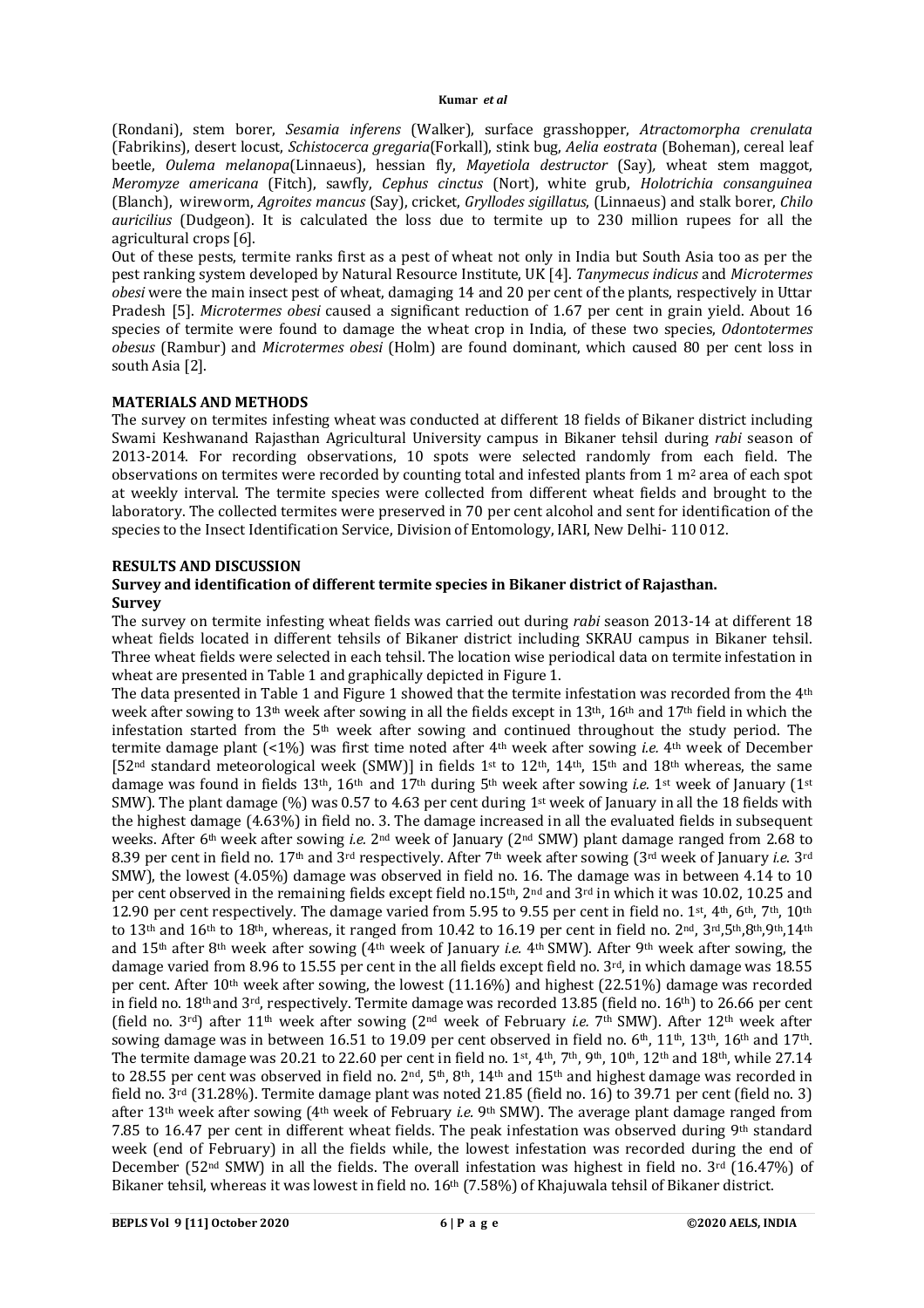#### **Kumar** *et al*

Sharma *et al*. [9] conducted survey to know the distribution of termite damage on wheat crop in different parts of India. A total of 1075 fields were surveyed in 11 states covering five mega wheat growing zones and found that the damage caused by termites were more severe in Rajasthan and some parts of Madhya Pradesh. Maharashtra and Karnataka were free from termite infestation. Further, they noted that the damage was lower in clay and black soil, high in sandy loam soil and severe in red soil.

# **Identification**

The termites collected from the different wheat fields at various locations were preserved in 70 per cent alcohol and prepared for identification. The total 22 termite samples were sent to Insect Identification Service, Division of Entomology, IARI, Pusa, New Delhi- 110 012. As per the identification report, *Microtermes obesi* (Holm) and *Odontotermes obesus* (Rambur) were found damaging the wheat crop in different locations.

Rajagopal [8] reported the two most common species *M. obesi* and *O. obesus* were attacking the wheat crop in Northern India. About 16 species of termite found to damaging the wheat crop in India, of these two species, *Odontotermes obesus* (Rambur) and *Microtermes obesi* (Holm) were found dominant in Uttar Pradesh [5, 2].

Gadhiya [3] found that the termite species *Microtermes mycophagus* (Desneux), *Odontotermes* sp. *redemanni* and *Odontotermes obesus* (Rambur) were found to be damaging the wheat crop. Among them *Odontotermes obesus* (Rambur) was found as the dominant species of termite in wheat. These findings support the present investigation regarding the damage of *Odontotermes obesus* (Rambur) to wheat being the dominant species.

Verma and Thakur [12] recorded nine species of termites in Bihar and Orissa. Out of these *O*. *assmuthi*, *O. feae* and *M. obesi* were newly recorded in Orissa, while *O. gurdaspurensis* and *Trinervitermes biformis* (Wasm.) were newly recorded in Bihar. Field survey on the occurrence and damage caused by isopterans was conducted by Akhtar and Shahid [2] in cotton in Pakistan. The termite species, *M. mycophagus*, *M. obesi, M. unicolor* and *Eremotermes paradoxalis* were recorded to damage the crop.

Verma *et al.,* [13] conducted a survey during 2000 and 2001 in Meerut, Bagpat, Ghaziabad, Bulandshar and Muzaffarnagar districts of Western Uttar Pradesh to assess the per cent incidence and yield reduction in rotation crops sugarcane, potato, pulses (mung beans and urd beans) and wheat due to termite infestation. Maximum termite incidence (49%) and yield reduction (32.6%) were observed in pulses in the Bagpat District. Potato, pulses and sugarcane were found to be more affected in Bagpat and Bulandshar districts because of scarcity of irrigated water, but in Meerut and Muzaffarnagar districts, there was less than 15 per cent termite's infestation and 19 per cent yield reduction in different crops. Termite (*Odontotermes formosanus*) was considered as economically important pest in Taiwan [14]. Su [10] reported that the number of areas infested with the *Formosan* subterranean termite in United States.



**Fig. 1 Infestation of termite in various wheat fields in Bikaner district during** *rabi***- 2013-14**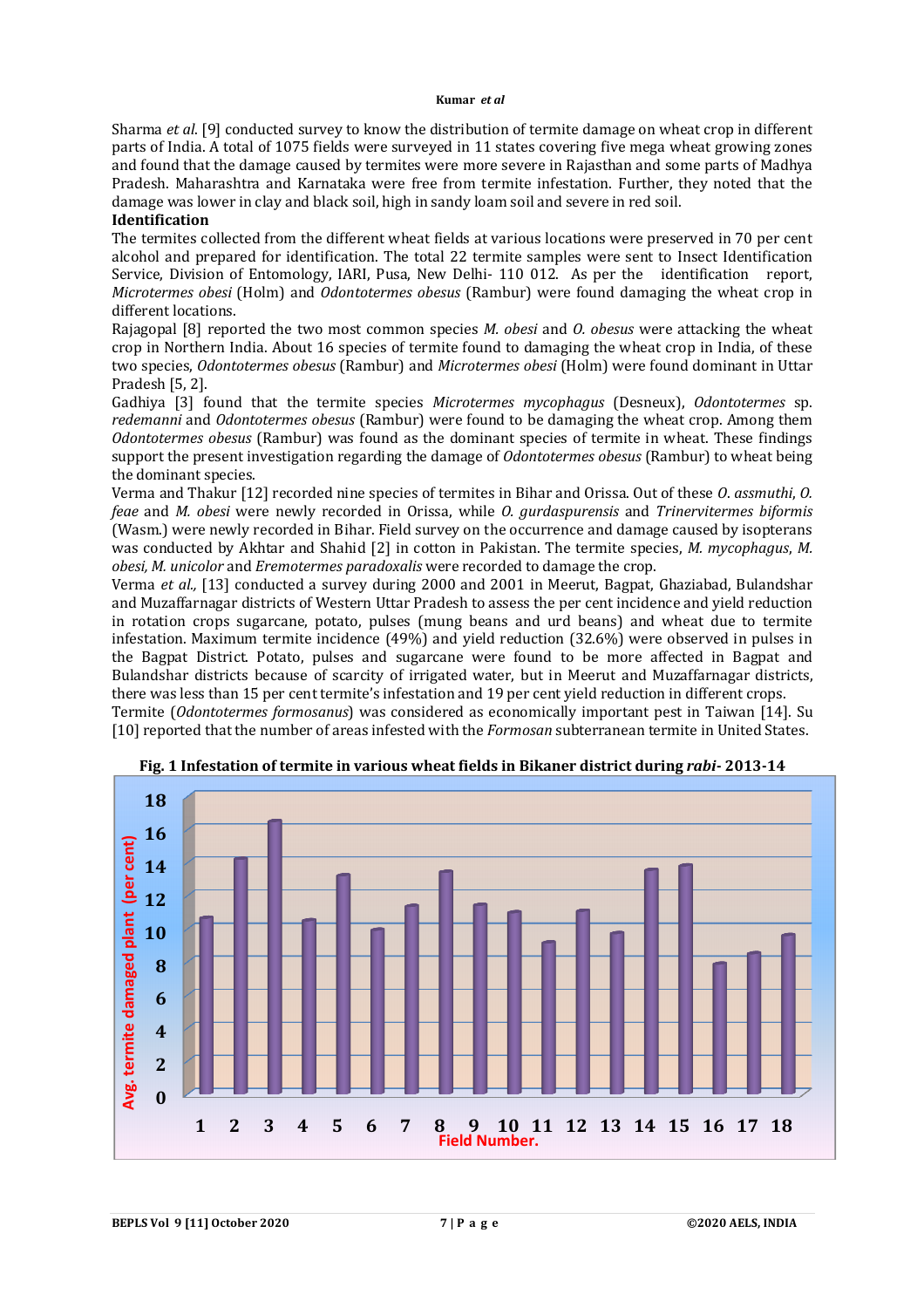|                  | Month<br>week<br>pue | <b>MMS</b>            |                |             |         |                         |              |          | Damaged plants (%) due to termite in different fields of various locations |              |         |                |          |         |             |                  |              |                 |          |              |
|------------------|----------------------|-----------------------|----------------|-------------|---------|-------------------------|--------------|----------|----------------------------------------------------------------------------|--------------|---------|----------------|----------|---------|-------------|------------------|--------------|-----------------|----------|--------------|
| <b>SVM</b>       |                      |                       | <b>Bikaner</b> |             |         | Dugargarh               |              |          |                                                                            | Nokha        |         | Kolayat        |          |         | Lunkaransar |                  |              | Khajuwala       |          |              |
|                  |                      |                       | $\mathbf{1}$   | $\mathbf 2$ | 3       | $\overline{\mathbf{4}}$ | 5            | 6        | 7                                                                          | 8            | 9       | 10             | 11       | 12      | 13          | 14               | 15           | $\overline{16}$ | 17       | 18           |
| 3                | Dec.III              | 51                    | $\circ$        | $\circ$     | $\circ$ | $\circ$                 | $\circ$      | $\circ$  | $\circ$                                                                    | $\circ$      | $\circ$ | $\circ$        | $\circ$  | $\circ$ | $\circ$     | $\circ$          | $\circ$      | $\circ$         | $\circ$  | $\circ$      |
| $\boldsymbol{4}$ | Dec.IV               | 52                    | 0.83           | $0.52\,$    | 0.38    | 0.95                    | $0.45\,$     | $0.73\,$ | 0.49                                                                       | 0.58         | 0.54    | 0.85           | $0.40\,$ | 0.52    | 0.00        | 820              | $0.48\,$     | 0.00            | $0.00$   | $0.53\,$     |
| 5                | Jan. I               | $\blacktriangleright$ | <b>2.55</b>    | 3.56        | 4.63    | 2.04                    | 2.45         | 1.39     | 2.46                                                                       | 3.86         | 3.68    | 1.32           | 1.65     | 2.15    | 0.90        | 1.86             | 1.24         | 0.57            | $0.85\,$ | 1.75         |
| 6                | Jan. II              | $\mathbf{v}$          | 4.81           | 7.61        | 8.39    | 4.24                    | 6.45         | 3.20     | 4.91                                                                       | 6.26         | 6.24    | cл<br>i.<br>33 | 4.62     | 5.12    | 2.80        | 6.26             | 6.38         | 2.87            | 2.68     | 3.59         |
| 7                | Jan. III             | $\mathbf{\omega}$     | 6.95           | 10.25       | 12.90   | 6.22                    | 9.51         | 5.30     | $7.07$                                                                     | 9.15         | $9.85$  | 6.22           | 5.75     | 7.31    | 5.41        | 9.15             | $10.02\,$    | $4.05$          | 4.14     | 5.97         |
| 8                | Jan. IV              | 4                     | 916            | 13.49       | 16.19   | 9.41                    | 12.04        | 8.34     | <b>9.55</b>                                                                | 12.40        | 10.42   | 7.47           | 6.35     | 936     | 8.03        | 12.40            | 13.21        | 5.95            | 7.58     | 7.81         |
| 9                | Jan. V               | UТ.                   | 12.42          | 15.20       | 18.55   | 11.50                   | 14.41        | 10.30    | 12.75                                                                      | 15.18        | 12.46   | 10.59          | 906      | 11.57   | 11.50       | 15.18            | 15.55        | 96'8            | 9.28     | 60'6         |
| 10               | Feb.1                | $\sigma$              | 14.50          | 18.43       | 22.51   | 14.41                   | 17.15        | 13.34    | <b>15.81</b>                                                               | $18.01\,$    | 14.54   | 12.80          | 12.35    | 15.15   | 13.45       | $18.01\,$        | 18.17        | 11.74           | 12.48    | 11.16        |
| 11               | Feb. II              | $\overline{ }$        | 17.10          | 22.60       | 26.66   | 18.14                   | <b>22.25</b> | 15.26    | $60\,81$                                                                   | <b>21.11</b> | 17.03   | 16.37          | 15.37    | 18.29   | 16.80       | IT <sub>22</sub> | 23.47        | 13.85           | 15.22    | $18.03\,$    |
| 12               | Feb. III             | $\infty$              | 21.26          | 27.14       | 31.28   | 22.27                   | <b>28.10</b> | 18.79    | 22.18                                                                      | 27.48        | 2244    | 20.30          | 19.89    | 22.60   | 19.00       | 28.48            | <b>28.55</b> | 16.51           | 18.46    | <b>20.21</b> |
| 13               | Feb. IV              | $\bullet$             | 27.33          | 37.25       | 39.71   | 26.18                   | 32.28        | 23.39    | 31.36                                                                      | 33.55        | 28.40   | 26.33          | 25.09    | 29.40   | 26.40       | 34.65            | 34.58        | 21.85           | 22.55    | 27.28        |
| Average          |                      |                       | 10.63          | 14.19       | 16.47   | 10.48                   | 13.19        | 0.90     | 11.33                                                                      | 13.41        | 11.41   | 10.96          | 9.13     | 11.04   | 9.48        | 13.52            | 13.79        | $7.85$          | 8.48     | 9.58         |

#### **Kumar** *et al*

**Table 1: Infestation of termite in various wheat fields in Bikaner district during** *rabi***, 2013-14**

 **WAS**: Week After Sowing

 **SMW**: Standard Meteorological Week

Patel and Patel [7] carried out a survey during January, 2000 in kagzi lime (*Citrus aurantiifolia*) orchards in North Gujarat and reported that infestation by termites was found 23 to 34 per cent. Acda [1] reported that Philippines support 54 known species of termites encompassing 18 genera. Within